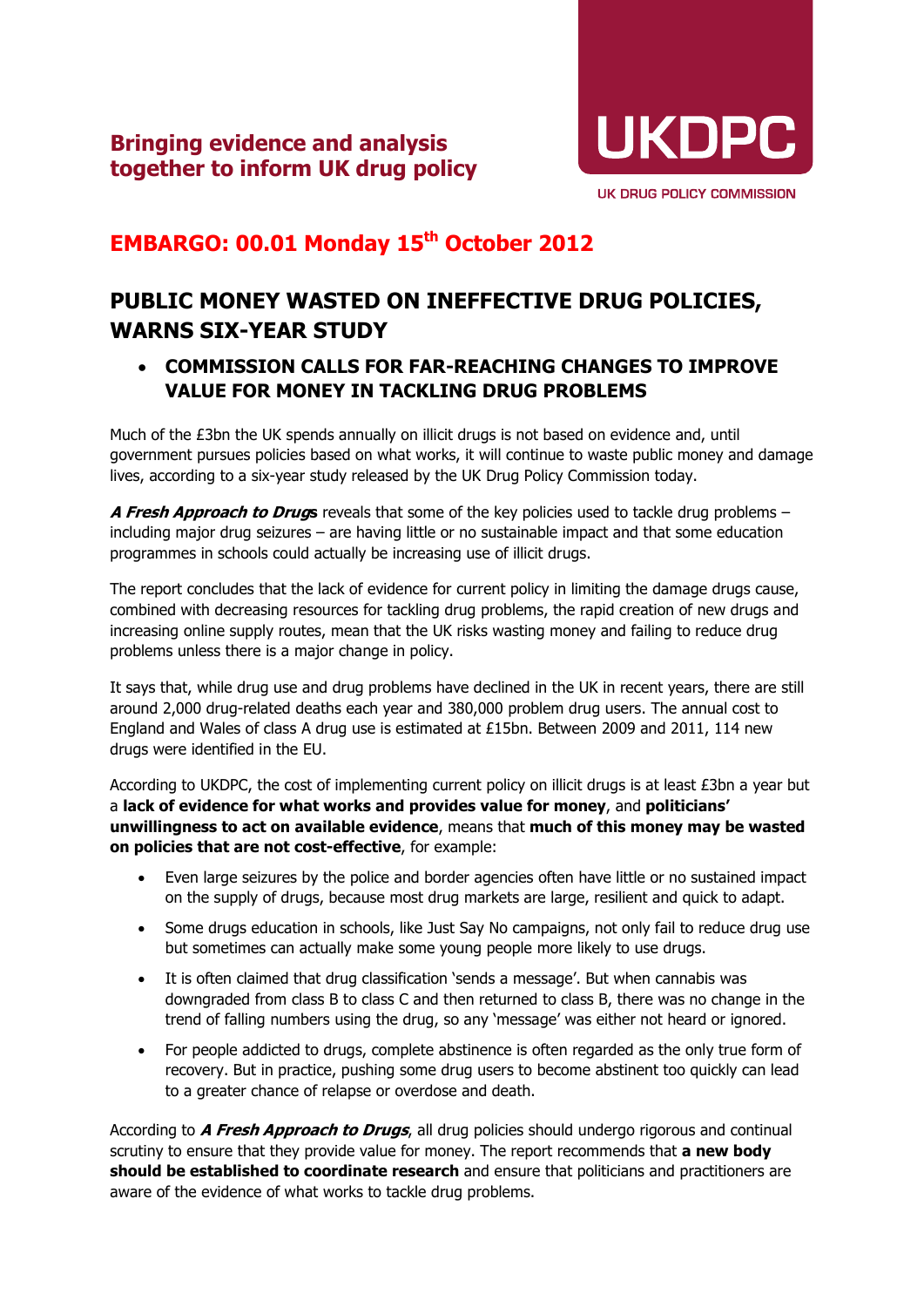UKDPC also identifies policy changes that it recommends the government should test in an effort to reduce drug problems and provide better value for public money.

These include changing the UK's drug laws so that **possession of small amounts of drugs, for personal use, would be a civil offence instead of a criminal offence**. According to the report, when this has been tried in other countries, such as the Czech Republic and Portugal, drug use has not increased and resources have been redirected to treating addiction and tackling organised crime.

However, UKDPC found little evidence to support further relaxing of the law and recommends that the **production and supply of most drugs should remain illegal**. The report warns that allowing legal sale of drugs such as heroin and cocaine could cause more damage than the current drug trade.

**A Fresh Approach to Drugs** also recommends that the government should review the Misuse of Drugs Act. The report proposes that **technical decisions about the classification of individual drugs should be taken by an independent body**, with parliamentary oversight.

However, the Commission concludes that substantial improvements in drug policy are unlikely without political commitment. The report recommends that the **main political parties should establish a cross-party forum** to agree on how drug problems can be addressed in a cost-effective and evidence-based way.

**Dame Ruth Runciman, Chair of the UK Drug Policy Commission**, said: "Over the last three decades, UK governments have done much to reduce the damage caused by drug problems. Needle exchanges have reduced HIV among injecting drug users to one of the lowest rates in the world. The investment in treatment for people addicted to drugs has also helped many to rebuild their lives.

"Those programmes are supported by evidence, but much of the rest of drug policy does not have an adequate evidence base. We spend billions of pounds every year without being sure of what difference much of it makes."

**Professor Colin Blakemore, a UKDPC Commissioner and former Chief Executive of the Medical Research Council**, said: "Medicine has moved past the age when we treated disease on the basis of hunches and received wisdom. The overwhelming consensus now is that it is unethical, inefficient and dangerous to use untested and unvalidated methods of treatment and prevention. It is time that policy on illicit drug use starts taking evidence seriously as well.

"Just as we have NICE to assess and disseminate the evidence for what works in medicine, so we need a body to collect and promote the evidence for drug policy. Given the benefits and cost savings this would bring, it's surely worth finding less than 1% of what we already spend on addressing drug problems to make sure that this money is spent well."

**David Blakey, a UKDPC Commissioner and former President of the Association of Chief Police Officers (ACPO)**, said: "Our current approach, of taking police action against people using drugs, is expensive and often does not appear to bring much benefit. When other countries have reduced sanctions for low-level drug users, they have found it possible to keep a lid on drug use while helping people with drug problems to get into treatment.

"But at the same time, we need to continue to bear down on those producing and supplying illicit drugs. This is particularly important for those spreading misery in local communities."

A poll of 150 MPs, conducted by ComRes for UKDPC in May-June 2012 found that 77% of MPs surveyed believed that the UK's policies are not effective in tackling the problems caused by drugs.